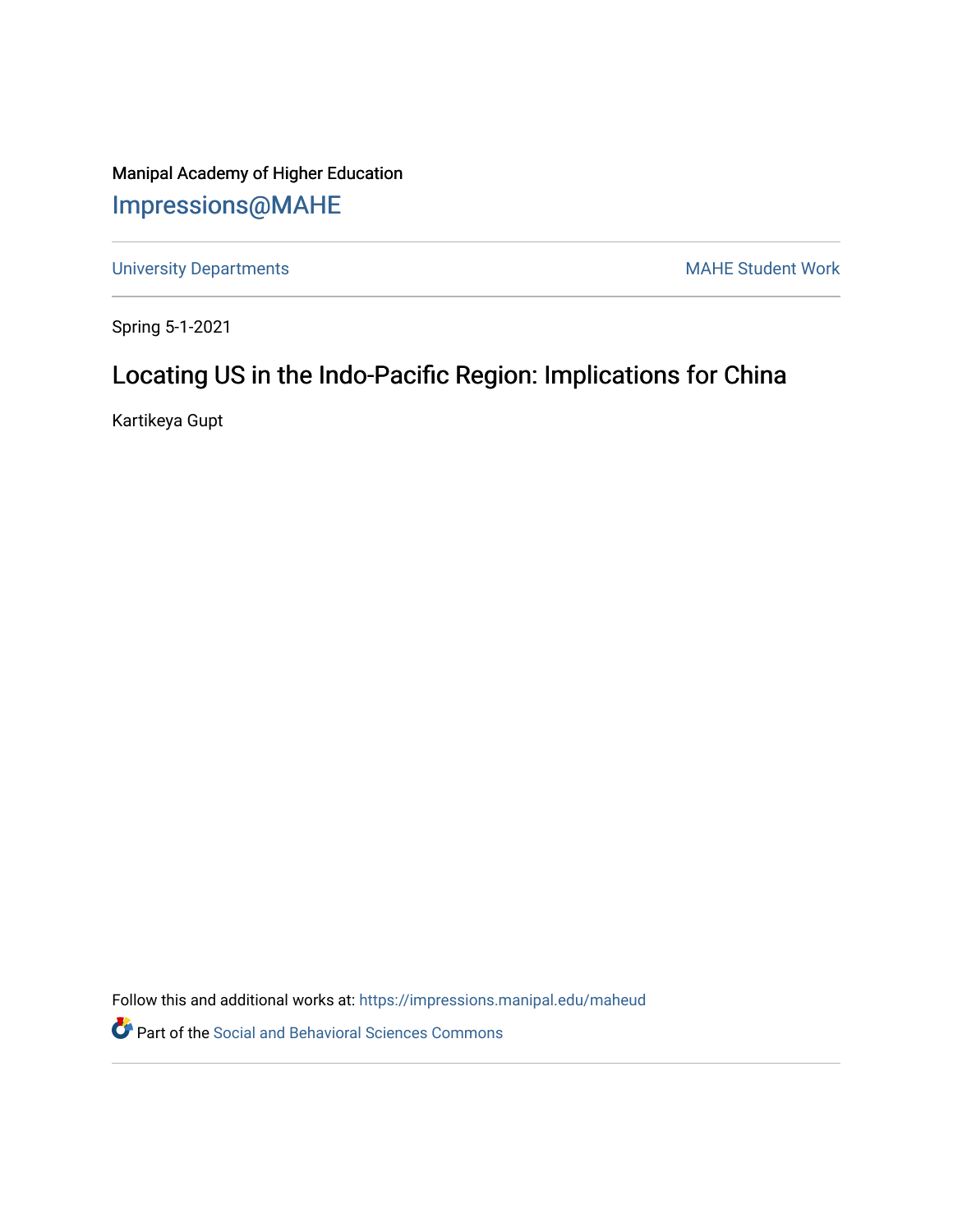# **LOCATING US IN THE INDO-PACIFIC REGION: IMPLICATIONS FOR CHINA**



## **KARTIKEYA GUPT**

# **Department of Geopolitics and International Relations Manipal Academy of Higher Education**

**Manipal June 2021**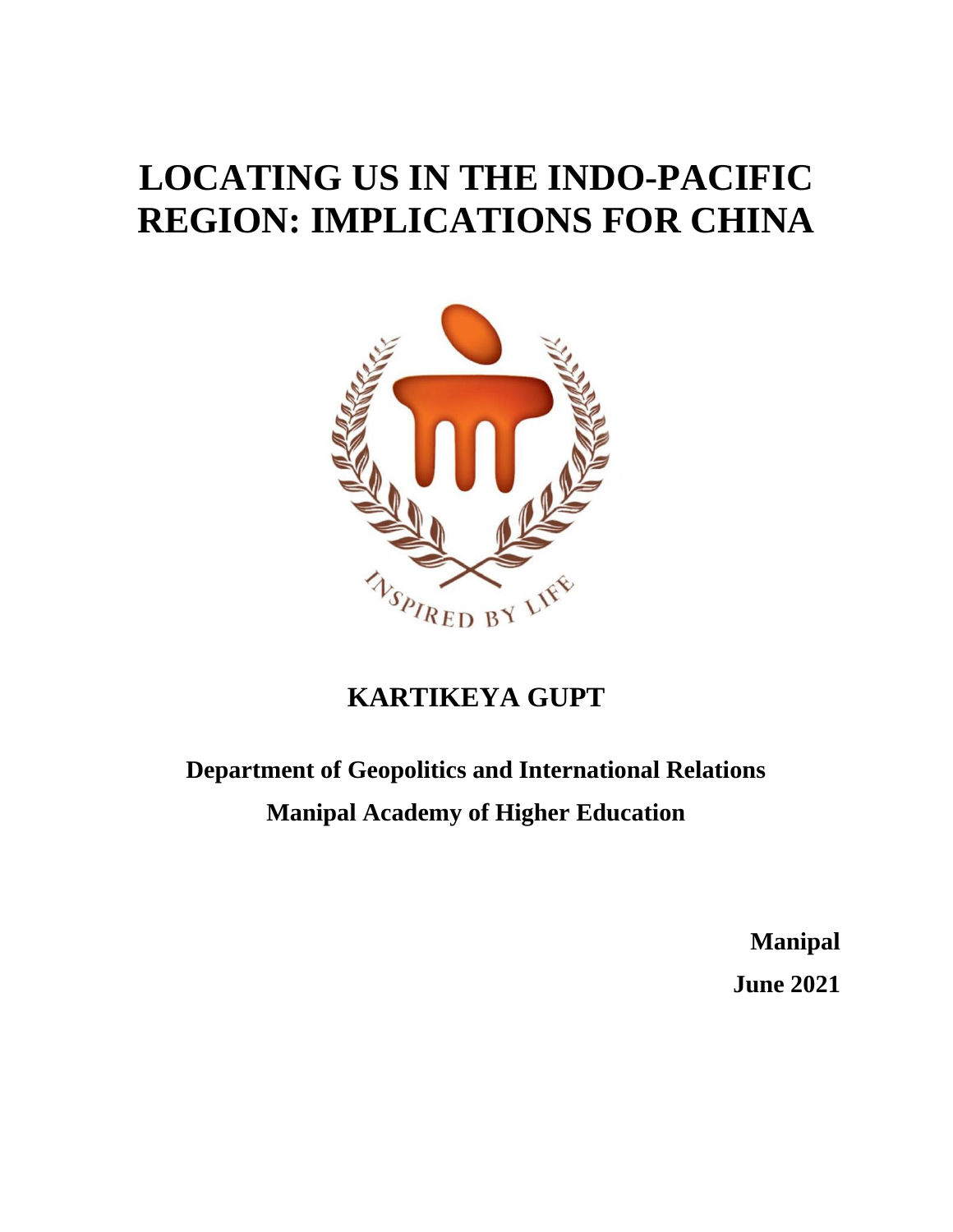# **Manipal Academy of Higher Education Department of Geopolitics and International Relations**

# **LOCATING US IN THE INDO-PACIFIC REGION: IMPLICATIONS FOR CHINA**

**A Dissertation Submitted to the Department of Geopolitics and International Relations in Partial Fulfilment for Master's Degree in Geopolitics and International Relations**

> **Supervisor DR. MONISH TOURANGBAM**

> > **By KARTIKEYA GUPT**

> > > **June 2021**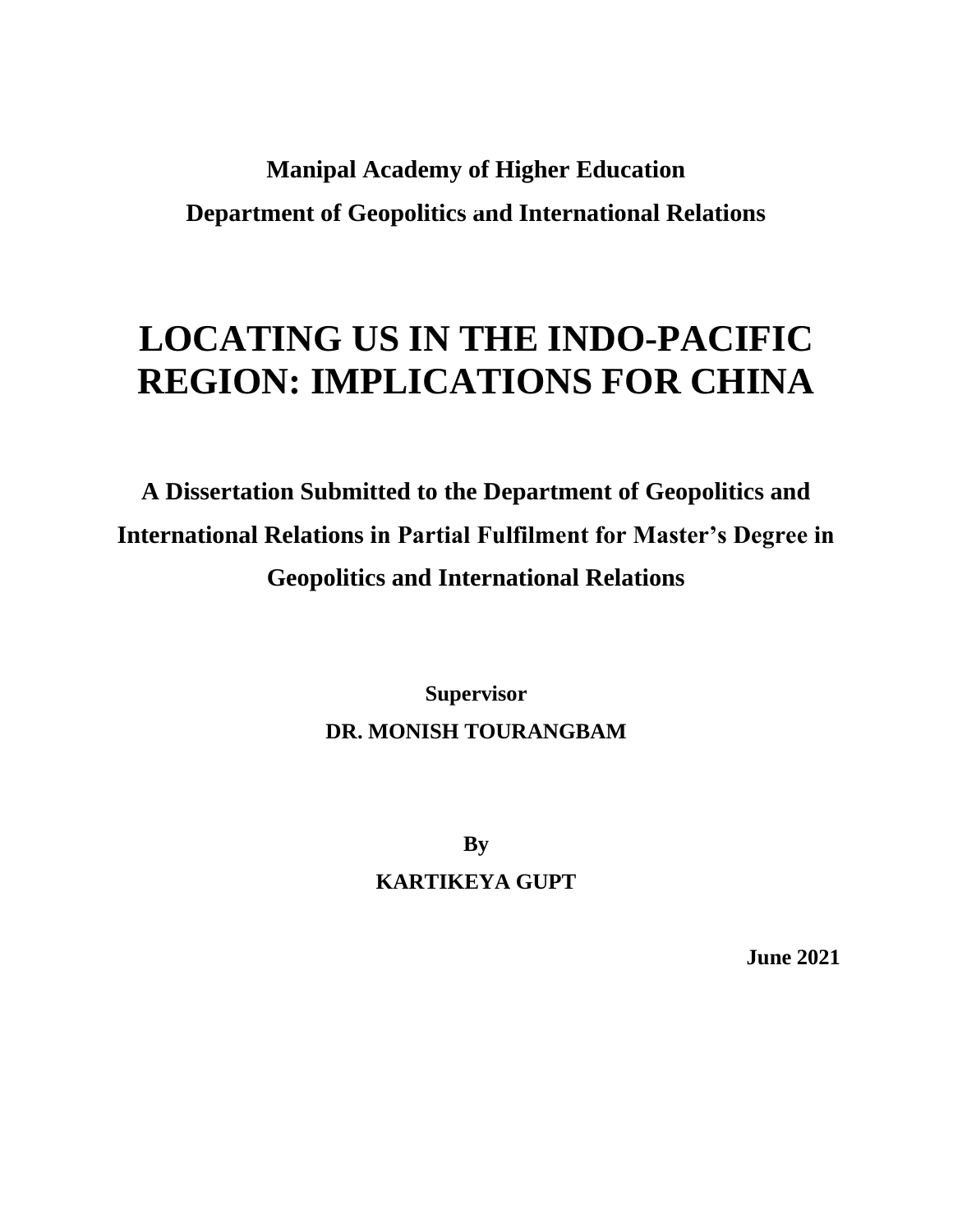

Date: 28 June 2021

#### **DECLARATION**

I declare that the dissertation entitled "Locating US in the Indo-Pacific Region: Implications for China" submitted by me for the award of the degree of Master of Arts in Geopolitics and International Relations of Manipal Academy of Higher Education is my own work. The dissertation has not been submitted for any other degree of this University or any other University.

(Kartikeya Gupt)

#### **CERTIFICATE**

I recommend that this dissertation be placed before the examiners for evaluation.

(Dr. Nanda Kishor M §)

Associate Professor and Head

(Dr. Monish Tourangbam)

Supervisor

Department of Geopolitics and International Relations Old TAPMI Building, Manipal - 576 104, Kamataka dir. 91 820 2922398, 2922996 fax. 91 820 2570062 e-mail. nanda.kishor@manipal.edu, geopolitics.mu@manipal.edu www.manipal.edu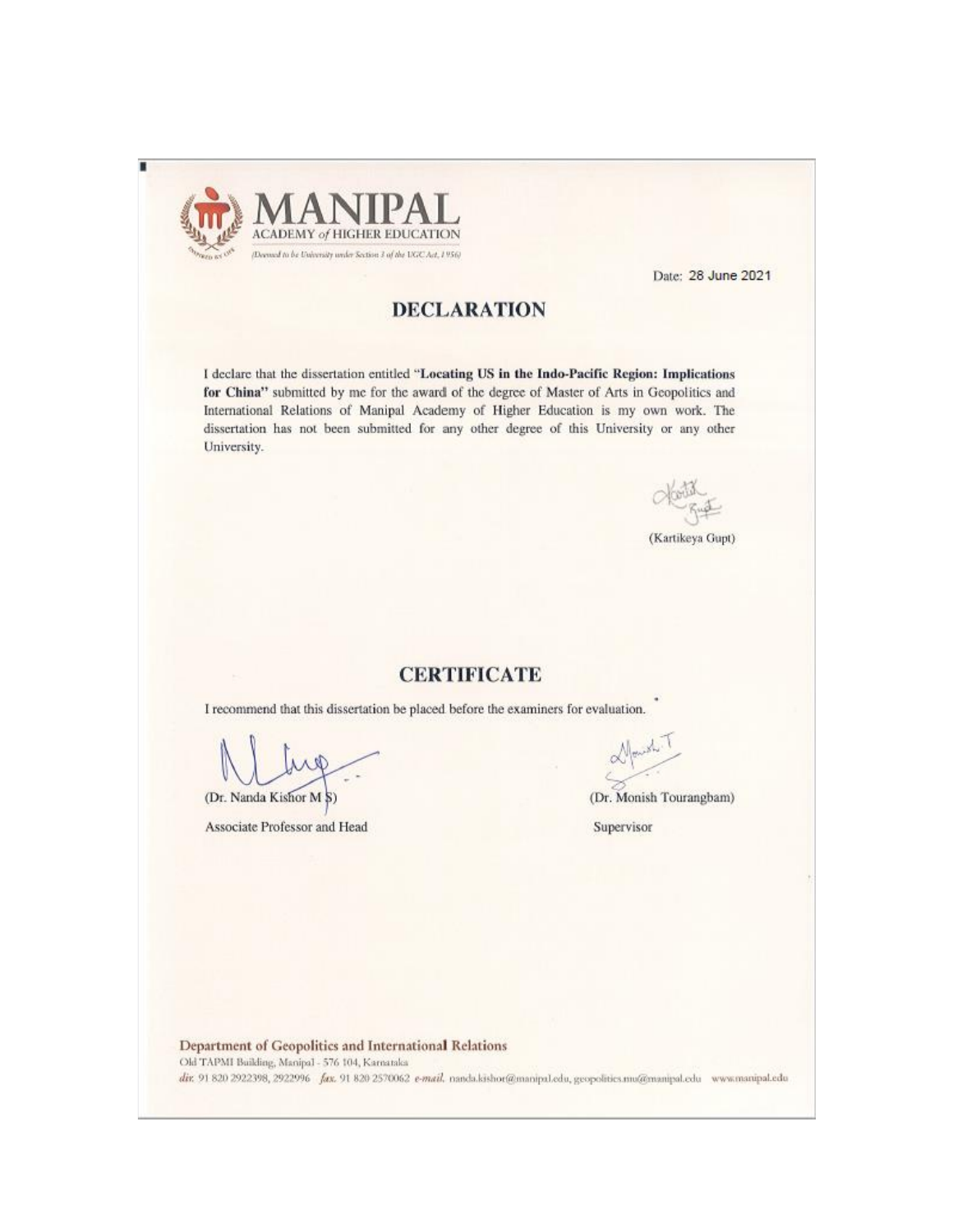#### **ACKNOWLEDGEMENT**

I would first like to thank my guide, Dr. Monish Tourangbam, under whose supervision this dissertation has been carried out. I am deeply indebted to him not only for his generous guidance and wise counsel, but for his patience and encouragement throughout the writing of this dissertation.

I would like to thank my former Head of the Department of the Geopolitics and International Relations, Dr. Arvind Kumar, whose expertise was invaluable in formulating the research objectives and methodology required for the dissertation. His insightful feedback pushed me to sharpen my thinking and brought my work to a higher level.

I would also like to thank the current Head of the Department of the Geopolitics and International Relations, Dr. Nanda Kishor M S. and the entire faculty for their assistance and support.

I am highly grateful to my parents for enabling me to reach my goal and also for their numerous sacrifices.

A deep sense of gratitude to Pooja V for I could not have completed this dissertation without her support.

I reveal my appreciation for Dr. Ramu CM, Dr. Dhanasree Jayaram, and Manohar Bhat who provided stimulating discussions as well as happy distractions to rest my mind outside of my research. Many others, especially the names of my faculty and peers at college could be mentioned, and I hope and trust they will understand their omission as nothing more than the quest for brevity.

Finally, I am thankful to the Almighty God whose showering of grace and love has led to this accomplishment and I rest all achievements unto his name.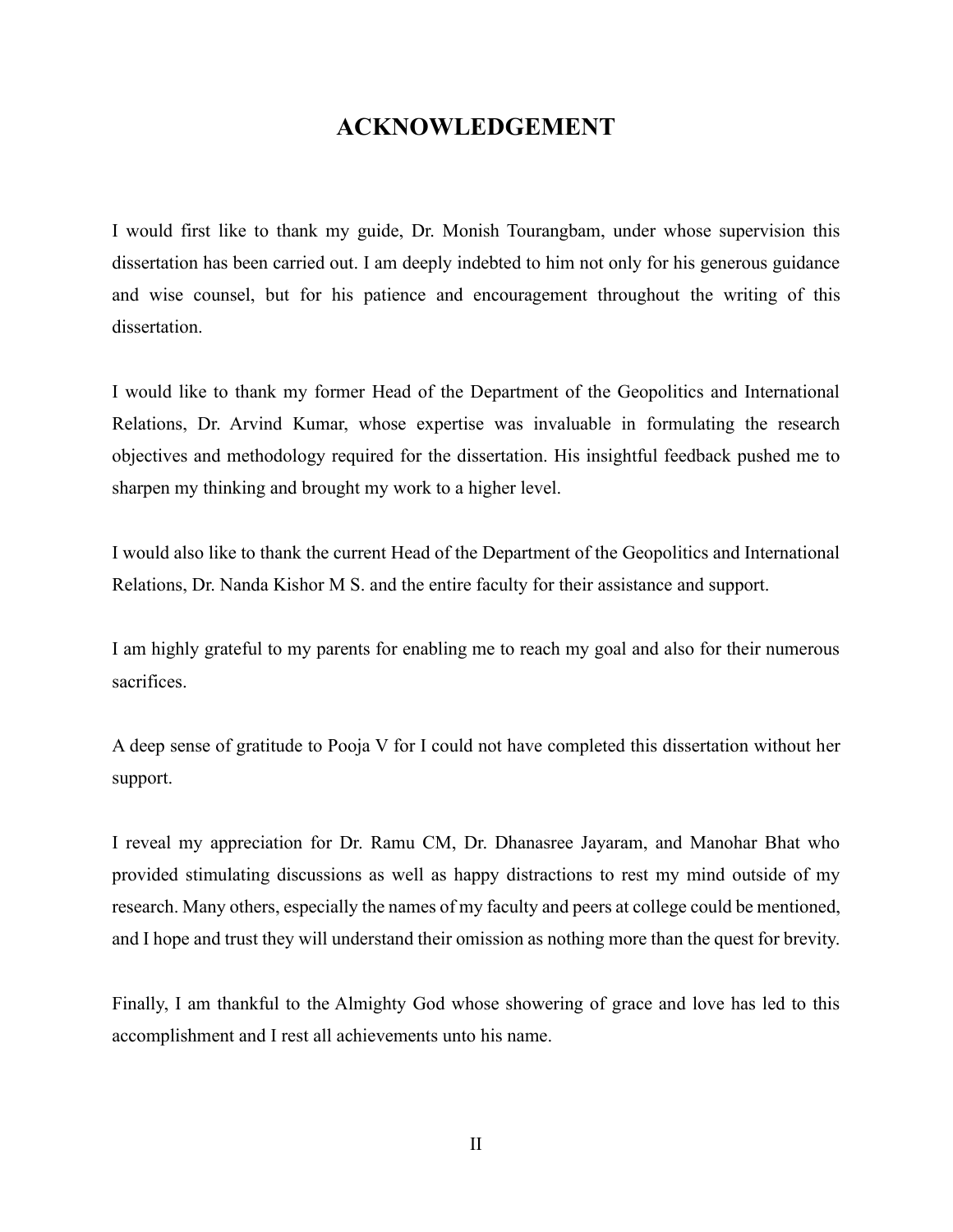### **ABBREVIATIONS**

| <b>ACSA</b>        | <b>Acquisition and Cross Servicing Agreement</b>      |
|--------------------|-------------------------------------------------------|
| <b>AIFV</b>        | <b>Armoured Infantry Fighting Vehicle</b>             |
| <b>ALCM</b>        | <b>Air Launched Cruise Missile</b>                    |
| <b>AOR</b>         | Area of Responsibility                                |
| <b>AIIB</b>        | Asian Infrastructure Investment Bank                  |
| AIP                | Air Independent Propulsion                            |
| <b>ANZUS</b>       | Australia, New Zealand, United States Security Treaty |
| <b>APC</b>         | <b>Armored Personnel Carriers</b>                     |
| <b>ARIA</b>        | Asia Reassurance Initiative Act                       |
| <b>ASAT</b>        | <b>Anti-Satellite Weapons</b>                         |
| <b>ASCM</b>        | Anti-Ship Cruise Missile                              |
| <b>ASW</b>         | <b>Anti-Submarine Warfare</b>                         |
| <b>BCIM</b>        | Bangladesh-China-India-Myanmar Economic Corridor      |
| <b>BECA</b>        | <b>Basic Exchange and Cooperation Agreement</b>       |
| <b>BRI</b>         | Belt and Road Initiative                              |
| <b>BUILD</b>       | Better Utilization of Investment<br>Leading<br>to     |
|                    | Development                                           |
| <b>CARAT</b>       | Cooperation Afloat Readiness and Training             |
| <b>CCP</b>         | <b>Chinese Communist Party</b>                        |
| <b>CENTO</b>       | Central Treaty Organization                           |
| <b>CNO</b>         | <b>Chief of Naval Operations</b>                      |
| <b>COMCASA</b>     | Communications Capability and Security Agreement      |
| <b>CPEC</b>        | China Pakistan Economic Corridor                      |
| <b>CPX</b>         | <b>Command Post Exercise</b>                          |
| C <sub>4</sub> ISR | Command, Control, Communications,<br>Computer,        |
|                    | Intelligence, Surveillance, and Reconnaissance        |
| DFI                | Developmental Financial Agency                        |
| DoD                | Department of Defense                                 |
| EAS                | East Asia Summit                                      |
| <b>EAEC</b>        | East Asia Economic Caucus                             |
| <b>EASI</b>        | East Asian Strategic Initiative                       |
| <b>EDCA</b>        | <b>Enhances Defense Cooperation Agreement</b>         |
| <b>EDGE</b>        | <b>Enhancing Development and Growth</b>               |
| <b>EMALS</b>       | Electromagnetic Aircraft Launch System                |
| EU                 | European Union                                        |
| <b>FTX</b>         | <b>Field Training Exercise</b>                        |
| <b>GNP</b>         | <b>Gross National Product</b>                         |
| <b>GSOMIA</b>      | General Security of Military Information Agreement    |
| <b>HADR</b>        | Humanitarian Aid and Disaster Relief                  |
| <b>HELE</b>        | <b>Highly Efficient Low Emission</b>                  |
| <b>HGV</b>         | Hypersonic Glide Vehicle                              |
| <b>IAMD</b>        | Integrated Air and Missile Defence                    |
| <b>IDFC</b>        | <b>International Development Finance Corporation</b>  |
| <b>IOR</b>         | Indian Ocean Region                                   |
|                    |                                                       |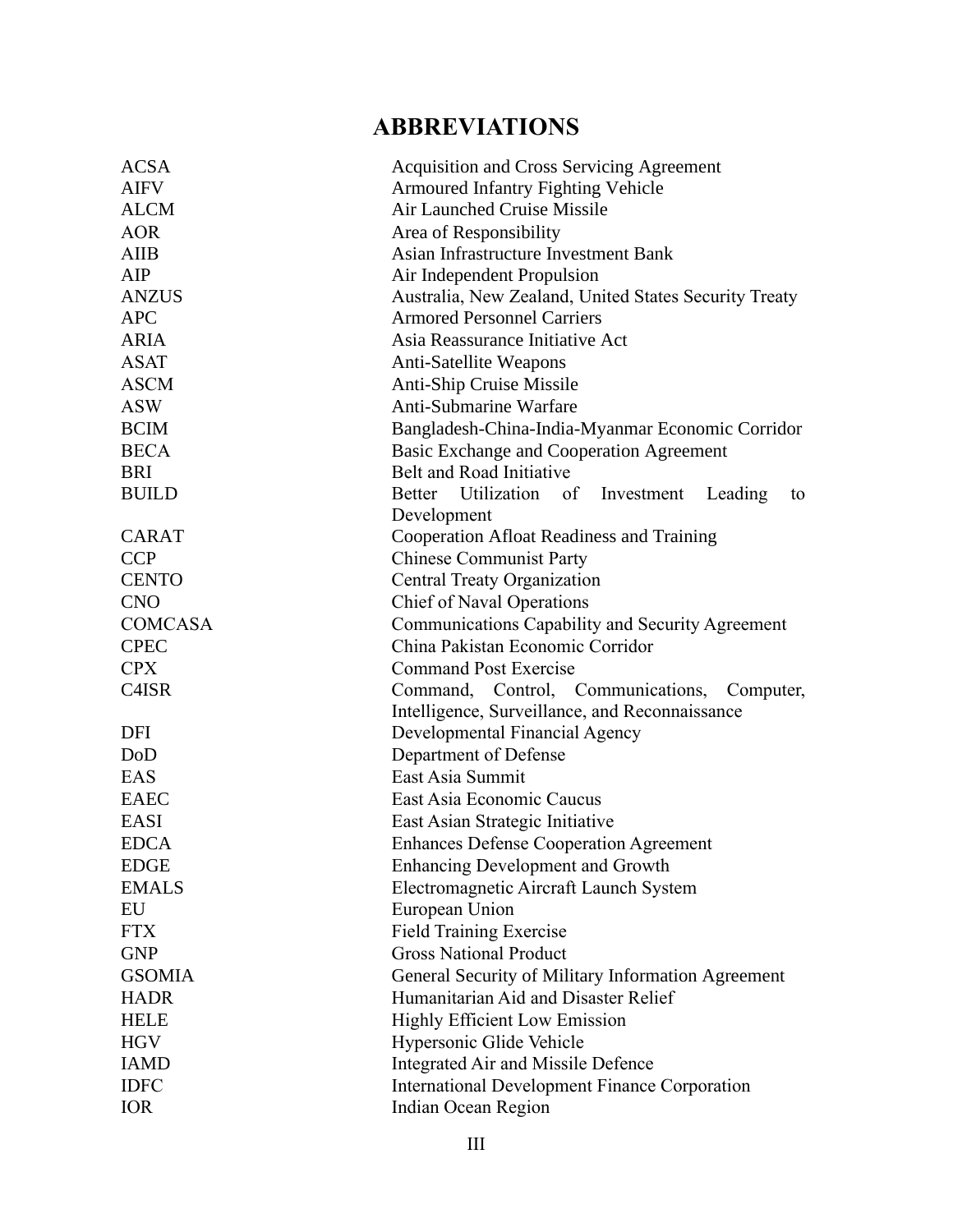| <b>IORA</b>  | Indian Ocean Rim Association                              |
|--------------|-----------------------------------------------------------|
| <b>IPSR</b>  | Indo-Pacific Strategy Report                              |
| <b>ISR</b>   | Intelligence, Surveillance, and Reconnaissance            |
| <b>ITAN</b>  | <b>Infrastructure Transactions and Assistance Network</b> |
| <b>JSDF</b>  | Japan Self Defense Forces                                 |
| <b>JUSEP</b> | Japan-United States Strategic Energy Partnership          |
| <b>JUMPP</b> | Japan-US-Mekong Power Partnership                         |
| <b>LACM</b>  | <b>Land Attack Cruise Missile</b>                         |
| <b>LEMOA</b> | Logistics Exchange Memorandum of Agreement                |
| <b>LPD</b>   | <b>Landing Platform Dock</b>                              |
| <b>MaRV</b>  | Manoeuvrable Re-entry Vehicle                             |
| <b>MDA</b>   | <b>Maritime Domain Awareness</b>                          |
| <b>MDR</b>   | Missile Defense Review                                    |
| <b>MSRI</b>  | Maritime Silk Road Initiative                             |
| <b>NDB</b>   | New Development Bank                                      |
| <b>NDS</b>   | <b>National Defense Strategy</b>                          |
| <b>NMS</b>   | <b>National Military Strategy</b>                         |
| <b>NPR</b>   | <b>Nuclear Posture Review</b>                             |
| <b>NSS</b>   | <b>National Security Strategy</b>                         |
| <b>OBOR</b>  | One Belt One Road                                         |
| <b>ODA</b>   | <b>Official Development Assistance</b>                    |
| <b>PLA</b>   | People's Liberation Army                                  |
| <b>PLAAF</b> | People's Liberation Army Air Force                        |
| <b>PLAGF</b> | People's Liberation Army Ground Force                     |
| <b>PLAN</b>  | People's Liberation Army Navy                             |
| <b>PLARF</b> | People's Liberation Army Rocket Force                     |
| <b>PPP</b>   | <b>Purchasing Power Parity</b>                            |
| <b>PRC</b>   | People's Republic of China                                |
| <b>QUAD</b>  | Quadrilateral Strategic Dialogue                          |
| <b>RAS</b>   | Replenishment at Sea                                      |
| <b>RCEP</b>  | Regional Comprehensive Economic Partnership               |
| <b>ROK</b>   | Republic of Korea                                         |
| <b>SAGAR</b> | Security and Growth for All in the Region                 |
| <b>SAM</b>   | Surface-to-Air Missile                                    |
| <b>SAR</b>   | <b>Synthetic Aperture Radar</b>                           |
| <b>SEATO</b> | Southeast Asia Treaty Organization                        |
| <b>SFIP</b>  | Indo-Pacific Strategic Framework                          |
| <b>SSBN</b>  | Nuclear Powered Ballistic-Missile Submarine               |
| <b>SSGN</b>  | Guided-Missile Nuclear Attack Submarine                   |
| <b>TDS</b>   | Trilateral Strategic Dialogue                             |
| <b>TTP</b>   | Tactics, Techniques, and Procedures                       |
| <b>UAV</b>   | <b>Unmanned Aerial Vehicle</b>                            |
| <b>UN</b>    | <b>United Nations</b>                                     |
| <b>UNSC</b>  | United Nations Security Council                           |
| <b>US</b>    | United States of America                                  |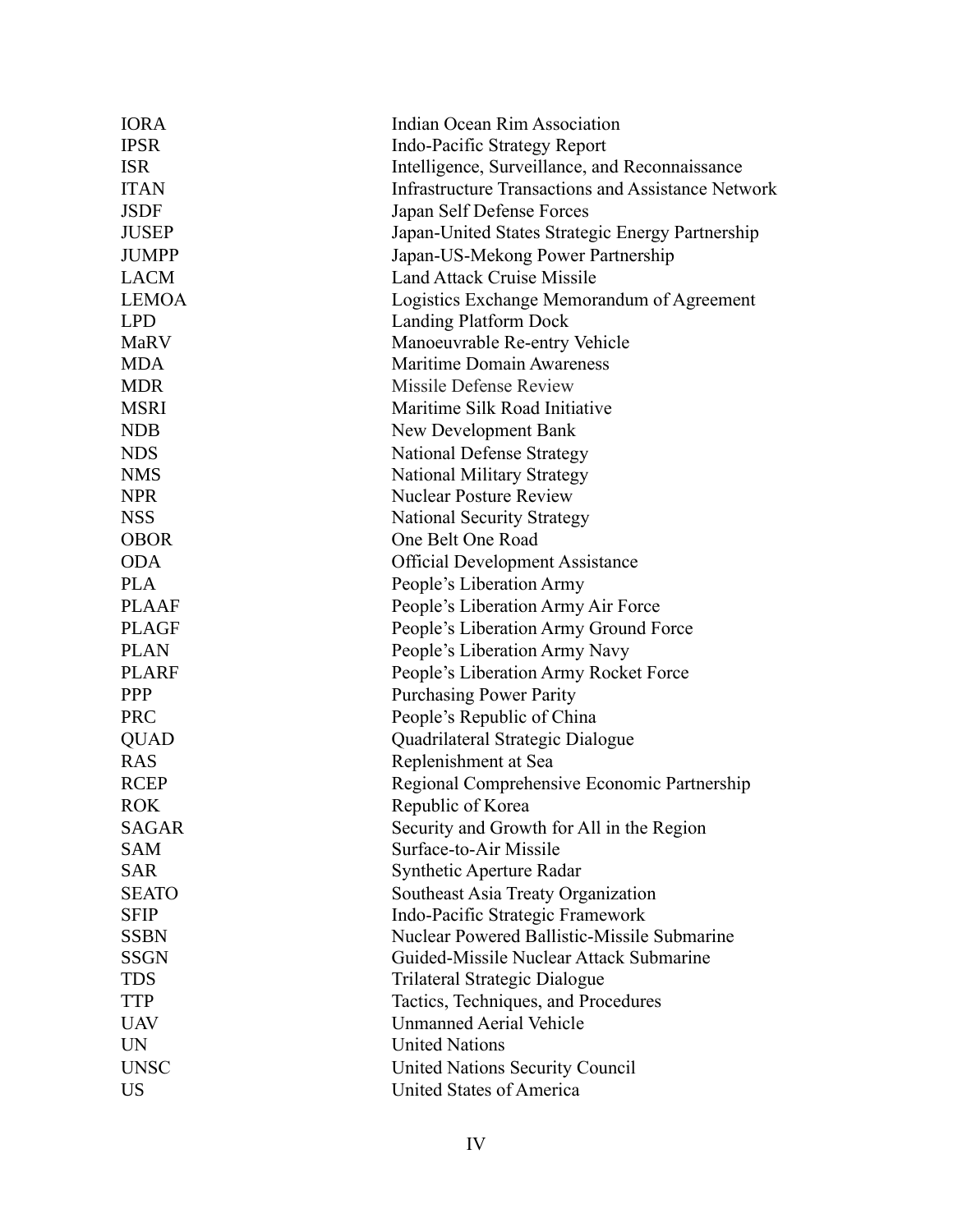| <b>USJ</b>   | United States Forces Japan                         |
|--------------|----------------------------------------------------|
| <b>USK</b>   | United States Forces Korea                         |
| US-SEGA      | US Support for Economic Growth in Asia             |
| <b>USAID</b> | United States Agency for International Development |
| <b>WTO</b>   | World Trade Organization                           |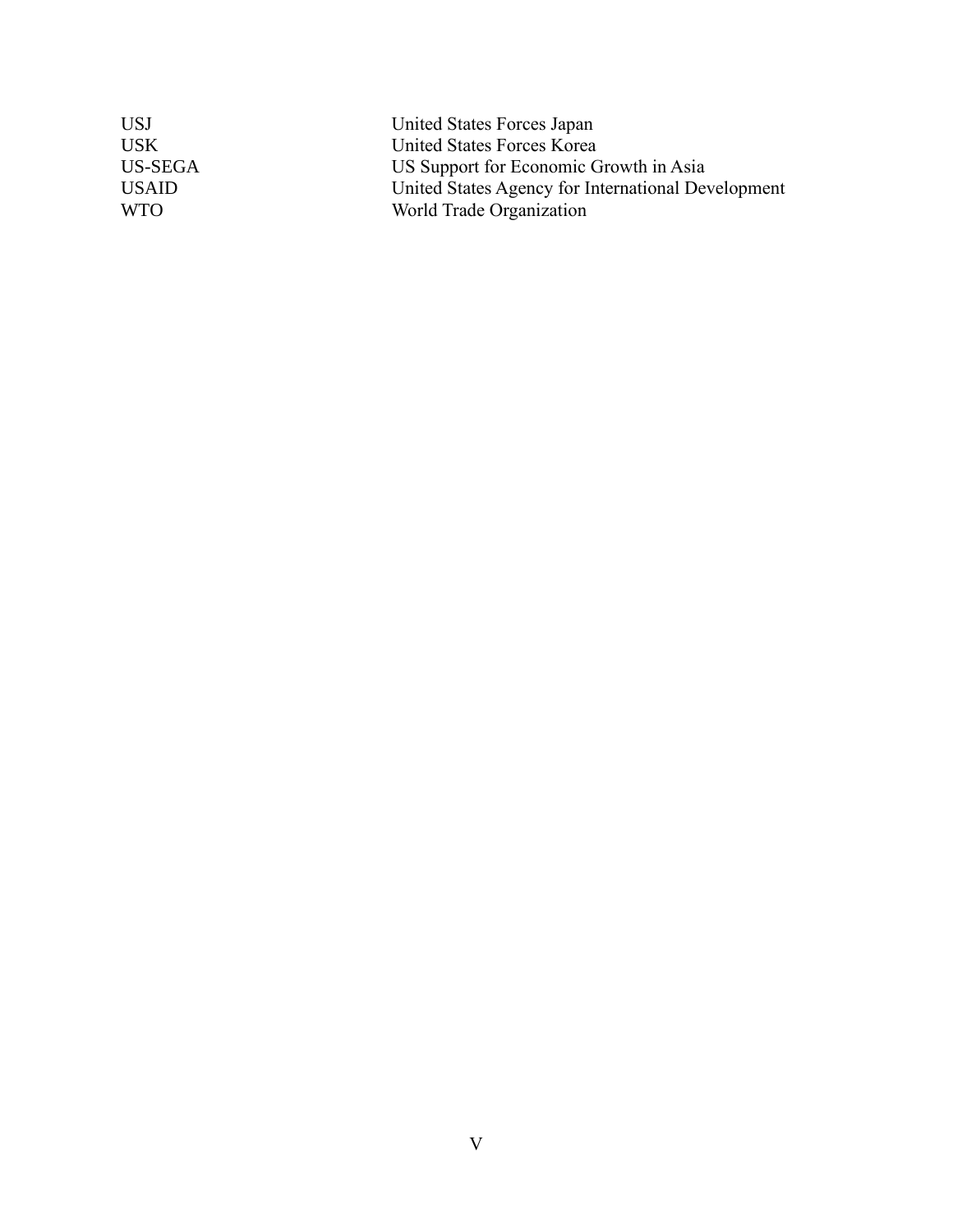## **TABLE OF CONTENTS**

#### **Contents**

### Page

|                                                                      | I            |
|----------------------------------------------------------------------|--------------|
|                                                                      | $\mathbf{I}$ |
|                                                                      | $III-V$      |
|                                                                      | VI-VIII      |
|                                                                      | IX           |
|                                                                      | X-XI         |
|                                                                      | $1 - 13$     |
|                                                                      | $2 - 4$      |
|                                                                      | $4 - 9$      |
|                                                                      | 9            |
|                                                                      | 10           |
|                                                                      | $10 - 11$    |
|                                                                      | 11           |
|                                                                      | 12           |
|                                                                      | $12 - 13$    |
| CHAPTER - 2: US STRATEGY IN THE INDO-PACIFIC: THEORETICAL            |              |
|                                                                      | 14-37        |
|                                                                      | $15-19$      |
|                                                                      | 19-26        |
|                                                                      | $20 - 22$    |
|                                                                      | $22 - 26$    |
|                                                                      | 24-25        |
|                                                                      | $25 - 26$    |
|                                                                      | $26 - 28$    |
|                                                                      | 28-30        |
|                                                                      | 30-32        |
|                                                                      | $32 - 35$    |
|                                                                      | 35-37        |
| CHAPTER - 3: THE RISE OF CHINA AND ITS IMPLICATIONS FOR US           |              |
|                                                                      | 38-56        |
| 3.1. China's Interests, Ambitions, and Behaviour towards World Order | 39-45        |
|                                                                      | $40 - 41$    |
| 3.1.2. Differing Views on Strategic Intentions                       | $41 - 43$    |
| 3.1.3. Behaviour towards International Institutions and Norms        | 43-45        |
| 3.2. China's Economic Rise and the Indo-Pacific Region               | 45-47        |
|                                                                      | $47 - 53$    |
| 3.4. Rise of China and Implications for US Grand Strategy            | 53-56        |
|                                                                      |              |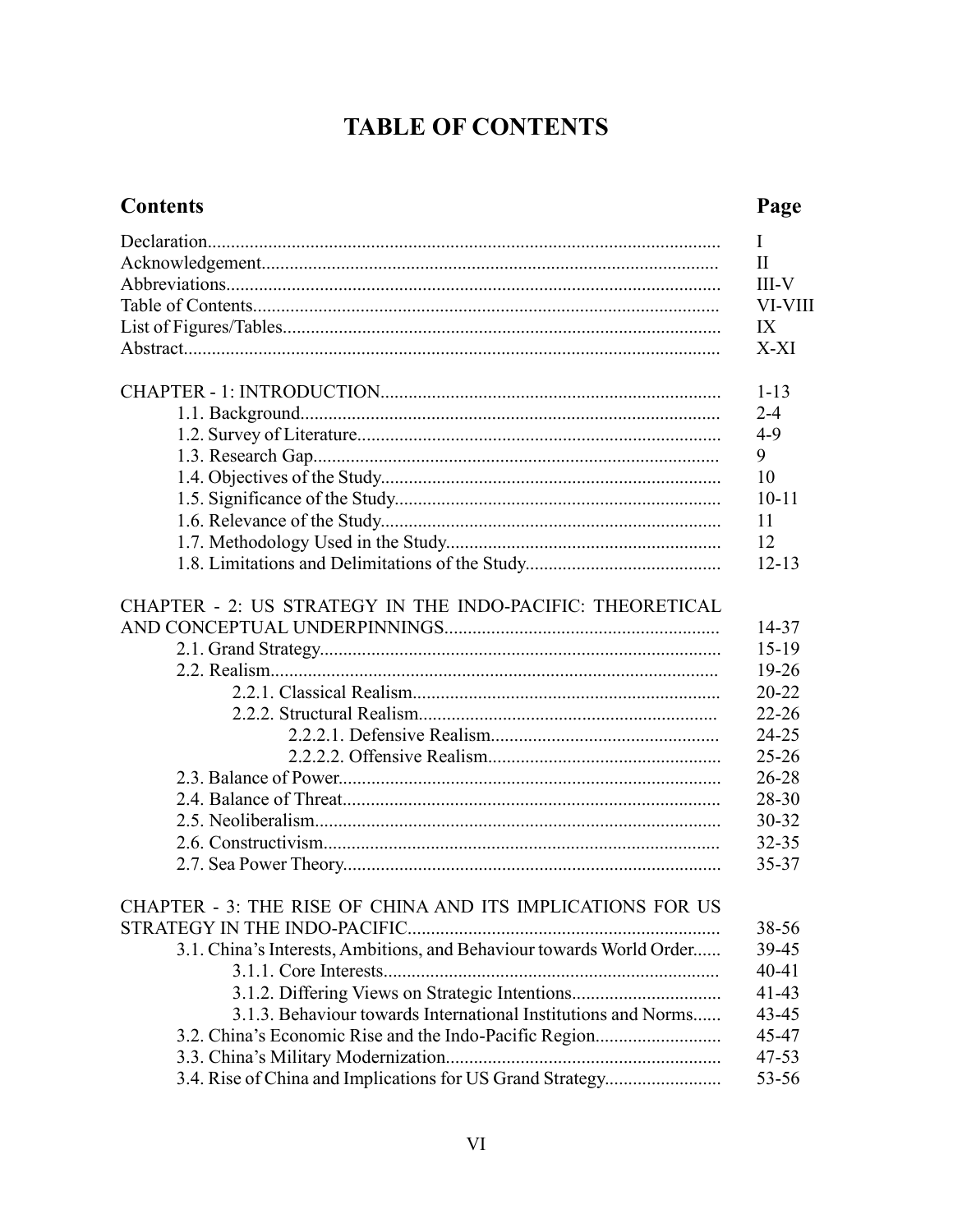| CHAPTER - 4: US STRATEGIC APPROACHES, POWER PROJECTION,         |           |
|-----------------------------------------------------------------|-----------|
| ARRANGEMENTS IN<br><b>POLITICAL</b><br>THE INDO-PACIFIC:<br>AND |           |
|                                                                 |           |
|                                                                 | 57-97     |
| 4.1. Evolution of US Grand Strategy in the Pacific Theatre      | 58-68     |
|                                                                 |           |
|                                                                 |           |
|                                                                 |           |
|                                                                 |           |
|                                                                 |           |
|                                                                 |           |
|                                                                 |           |
|                                                                 | $71 - 73$ |
| 4.2.1.6. 2019 A Free and Open Indo-Pacific:                     |           |
| Advancing a Shared Vision Document                              | 73-74     |
| 4.2.1.7. 2018 US Strategic Framework for the Indo-Pacific       |           |
|                                                                 | 74-75     |
| 4.2.2. US Power Projection in the Indo-Pacific Region           | $75 - 81$ |
| 4.2.3. US Politico-Security and Politico-Economic Arrangements  |           |
|                                                                 | 81-91     |
| 4.2.3.1. Politico-Security Arrangements in the                  |           |
|                                                                 | 81-87     |
|                                                                 |           |
|                                                                 | 84-85     |
| 4.2.3.1.3. Multilateral Arrangements                            | 85-87     |
| 4.2.3.2. US Politico-Economic Arrangements in the               |           |
|                                                                 | 87-91     |
| 4.2.3.2.1. US Support for Economic Growth in                    |           |
|                                                                 | 87-88     |
| 4.2.3.2.2. Asia Enhancing Development and                       |           |
|                                                                 | 88-89     |
| 4.2.3.2.3. Japan-United States Strategic Energy                 |           |
|                                                                 | 89        |
| 4.2.3.2.4. Better Utilization of Investment Leading             |           |
|                                                                 | 89-90     |
| 4.2.3.2.5. Asia Reassurance Initiative Act                      | 90-91     |
|                                                                 | 91-97     |
|                                                                 | 91-94     |
|                                                                 | 94-95     |
|                                                                 |           |
|                                                                 | 95-97     |
|                                                                 |           |
| CHAPTER - 5: EMERGING INDIA-US-CHINA EQUATION IN THE INDO-      |           |
| PACIFIC REGION                                                  | 98-116    |
| 5.1. Confluence of Strategic Interests between India and the US | 99-108    |
| 5.1.1. Evolving Foreign Policy Orientation of India             | 100-103   |
|                                                                 | 103-106   |
|                                                                 | 106-108   |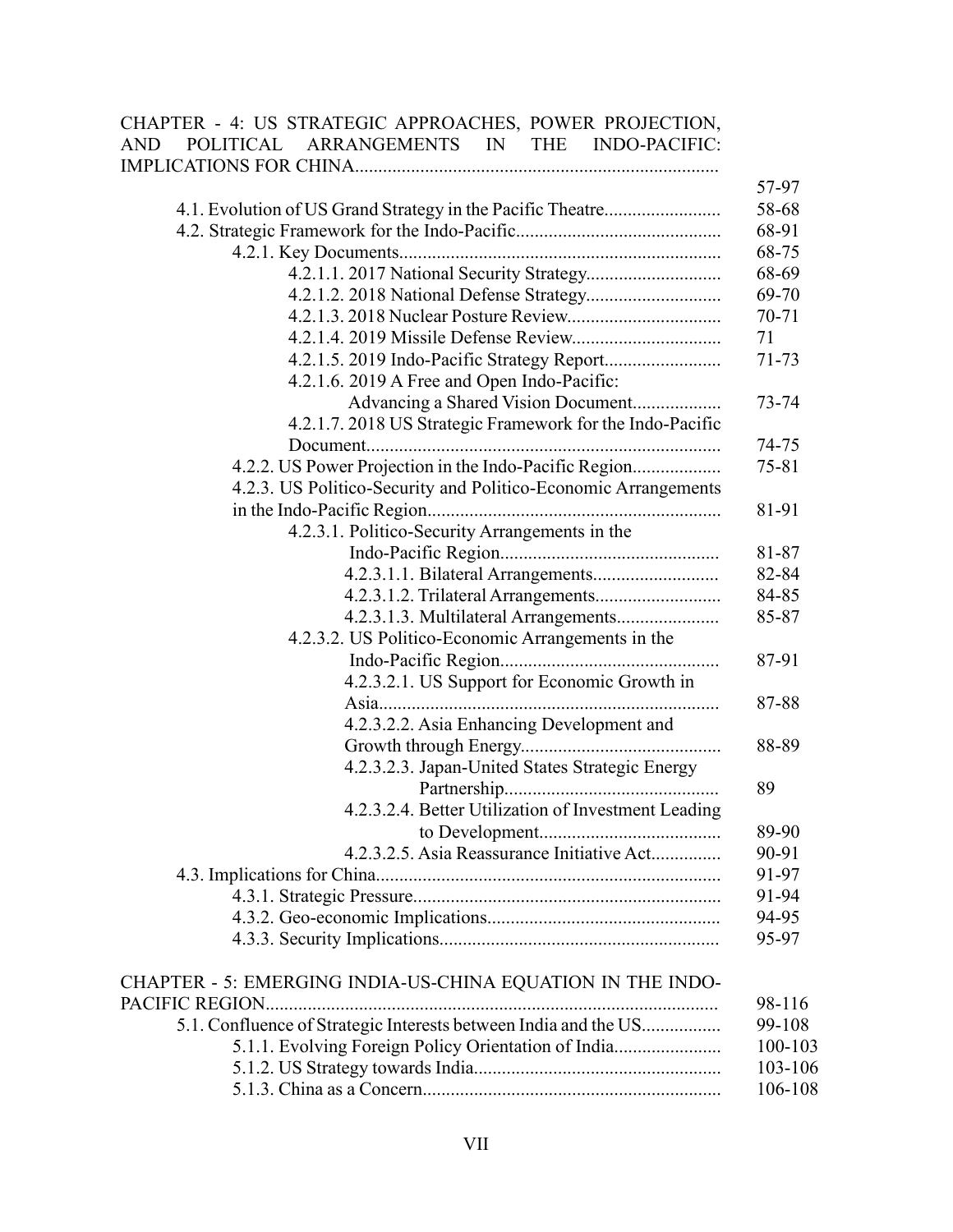|  | 117-124   |
|--|-----------|
|  |           |
|  | $i$ -viii |
|  |           |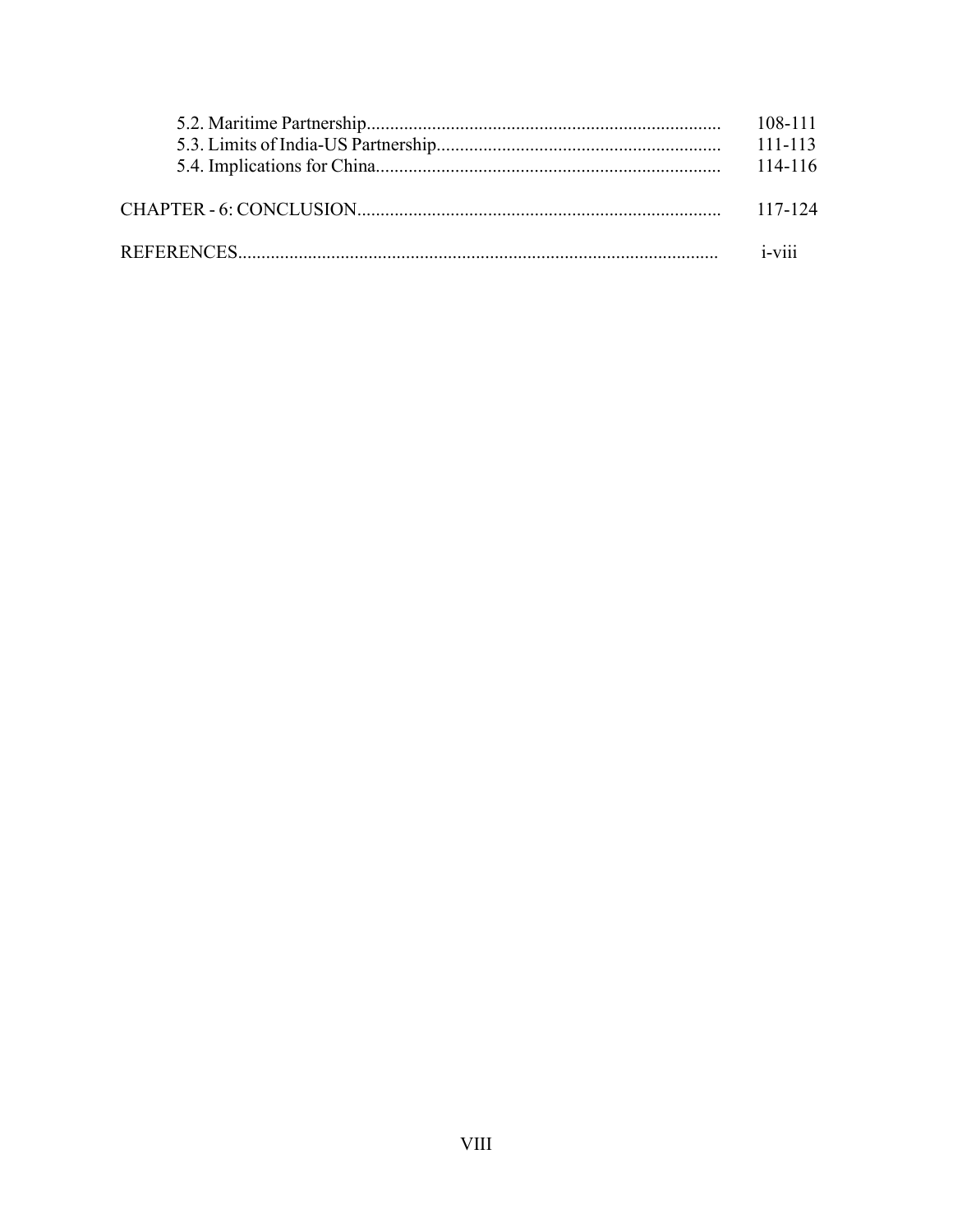### **LIST OF FIGURES/TABLES**

| <b>Figures</b>                                                                         |       |
|----------------------------------------------------------------------------------------|-------|
|                                                                                        |       |
|                                                                                        |       |
| <b>Tables</b>                                                                          | Page  |
| Table 4.1. Bilateral and Multilateral Military Exercises involving the US in the Indo- | 79-81 |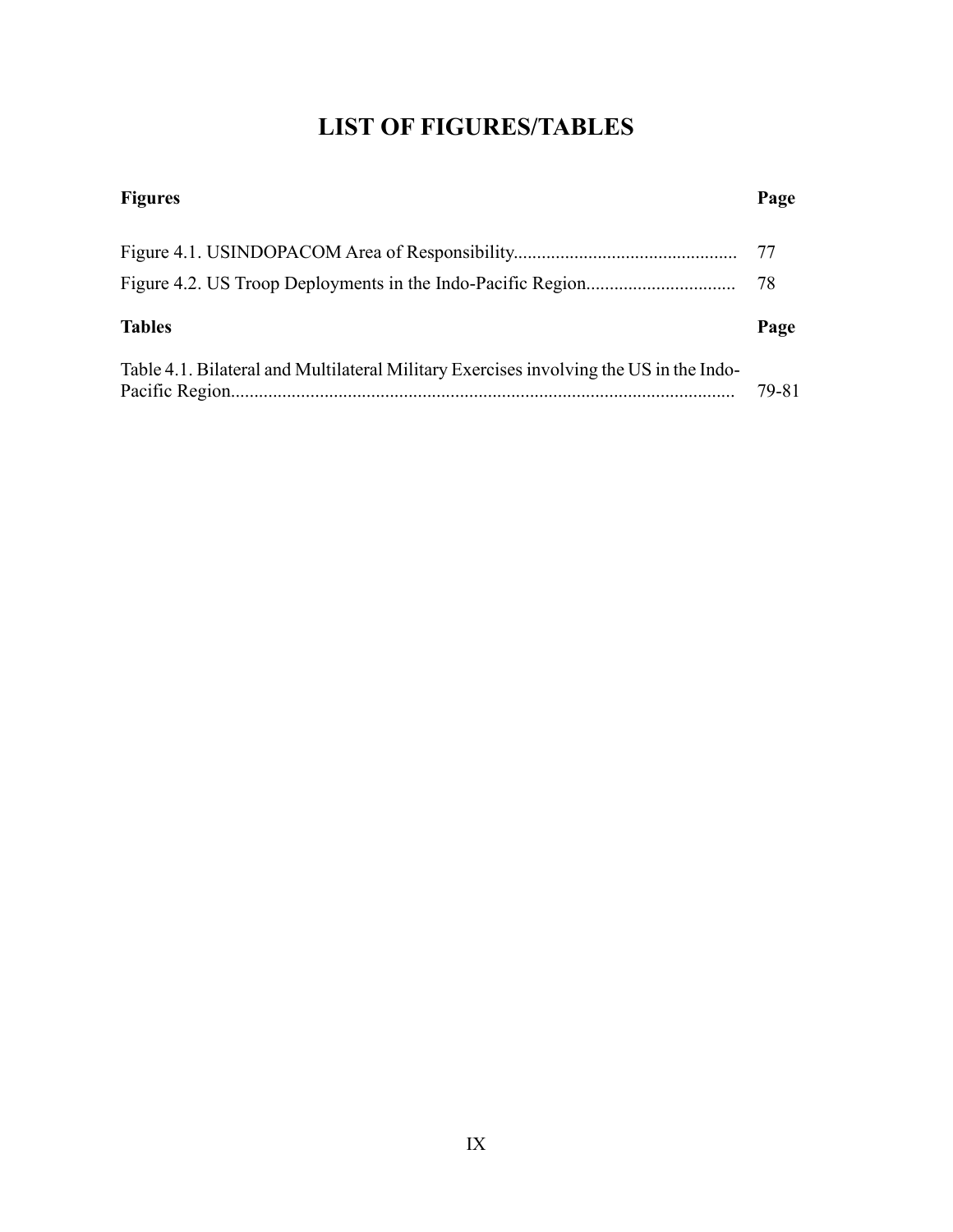#### **ABSTRACT**

The theme "Locating US in the Indo-Pacific Region: Implications for China" explores the case for a comprehensive approach by the US in the Indo-Pacific region owing to China's rise plus the ramifications of its involvement for China. The study probes the strategies employed by the US as a key player in the Indo-Pacific region using multiple major theoretical approaches. A novel geostrategic reassessment of China and the US with implications for each other is subject to research. The study also deeply examines the regional security convergence with aspects of strategic balancing between the US and India generated by the common maritime challenge from China.

The dynamics of the global economy's centre of gravity is shifting from the west to east. If hard and soft power mirrors the flow of economic power, the source for global and political influence will be similarly shifting east in the coming years. Policy formulation for global governance then requires more inclusive engagement of the new and diverse major powers, rather than relying solely on the western nations as has been done prominently in the past century. The transition of international configuration of power has figured with contemporary debates on the relative decline of the US and the rise of China and India as Asian powerhouses exerting considerable influence in international affairs. Also, multilateralism has renewed the significance of diplomacy as the world heads towards a multipolar era in the twenty-first century. The US is cognizant of these changes and its implications for the liberal international order.

The Indo-Pacific has risen as a region of strategic significance in recent times. The maritime geopolitical construct gains salience as the new centre of global economic development owing to the security assurance of global commons and the augmentation of commercial maritime activity. The region is characterized as the most dynamic geopolitical zone, with the US and China as the two dominant powers engaged in an emerging rivalry. In addition, the Indo-Pacific is dotted by the presence of major maritime powers such as India, Japan, and Australia with their own regional spheres of influence. In view of contemporary geopolitical dynamism, the Indo-Pacific regional security landscape has witnessed the emergence of newer politico-security arrangements besides the post-World War II US-led network of security alliances.